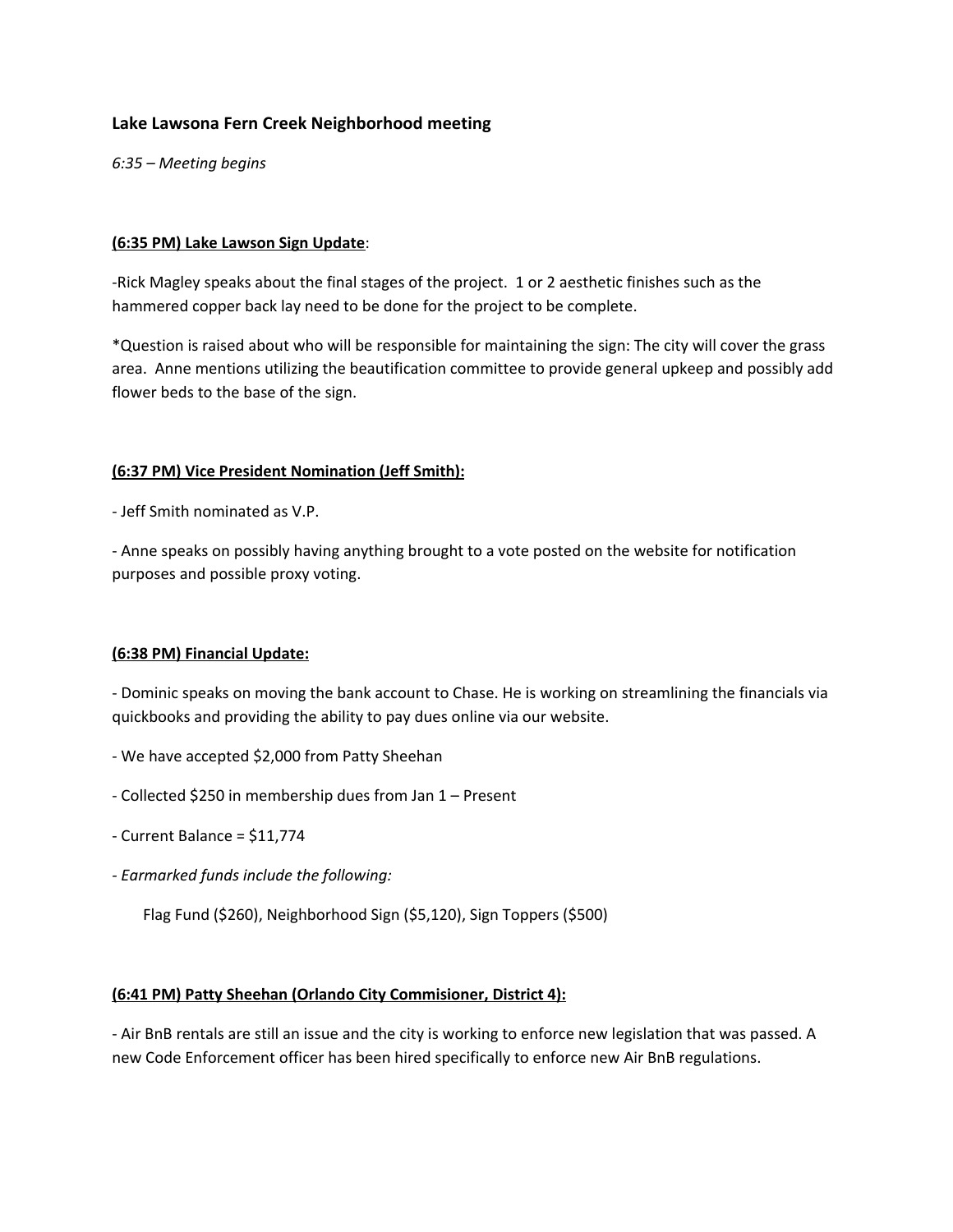- Amazon tech test: Orlando has become part of a pilot program utilizing facial recognition technology. Cameras utilize this facial recognition software to analyze and identify individuals (intended for apprehending suspects). The Orlando Police Dept. is testing the technology now.

- Budget is going to take a hit due to a government mandate that all schools are provided with adequate on-site law enforcement officers. Patty states that the unfunded mandate was passed and every municipality must comply.

# **(7:04 PM) OPD Liason Officer Eddie Rosado:**

## *Local area statistics:*

June 1 – June 30: 147 Calls for service

- 13 Incidents
- 2 Vehicle Burglaries
- 2 Residential Burglaries

- Resident mentions people suspiciously walking around, vagrants, drunks – What can the cops do?

- People are legally allowed to walk on your front yard, sidewalks and driveways.
- Officer Rosario stated that if someone is on the street or the sidewalk there is not much that can be done, however, if they are in your grass area past the public sidewalk or around the domicile (looking in windows etc.) they are most likely casing your house and you should call OPD/911 to assist.
- Officers can trespass an individual from your property if there is an ongoing issue which would allow them to arrest the individual onsite if they return.

- 1-4 construction has displaced a large portion of the homeless population and many are moving into public parks and residential areas. Rosario explained that they consistently move them from these areas but they eventually return.

## **(7:21)Gianna- Stasio's Deli representative:**

Stasio's is a family owned and operated New York style deli that will be opening in 2 weeks (soft opening)

- Currently waiting on FDA approval and permitting requirements

-Open 7 days a week from 7am-7pm

## **(7:24 PM) Sign Topper Update/ Design approval:**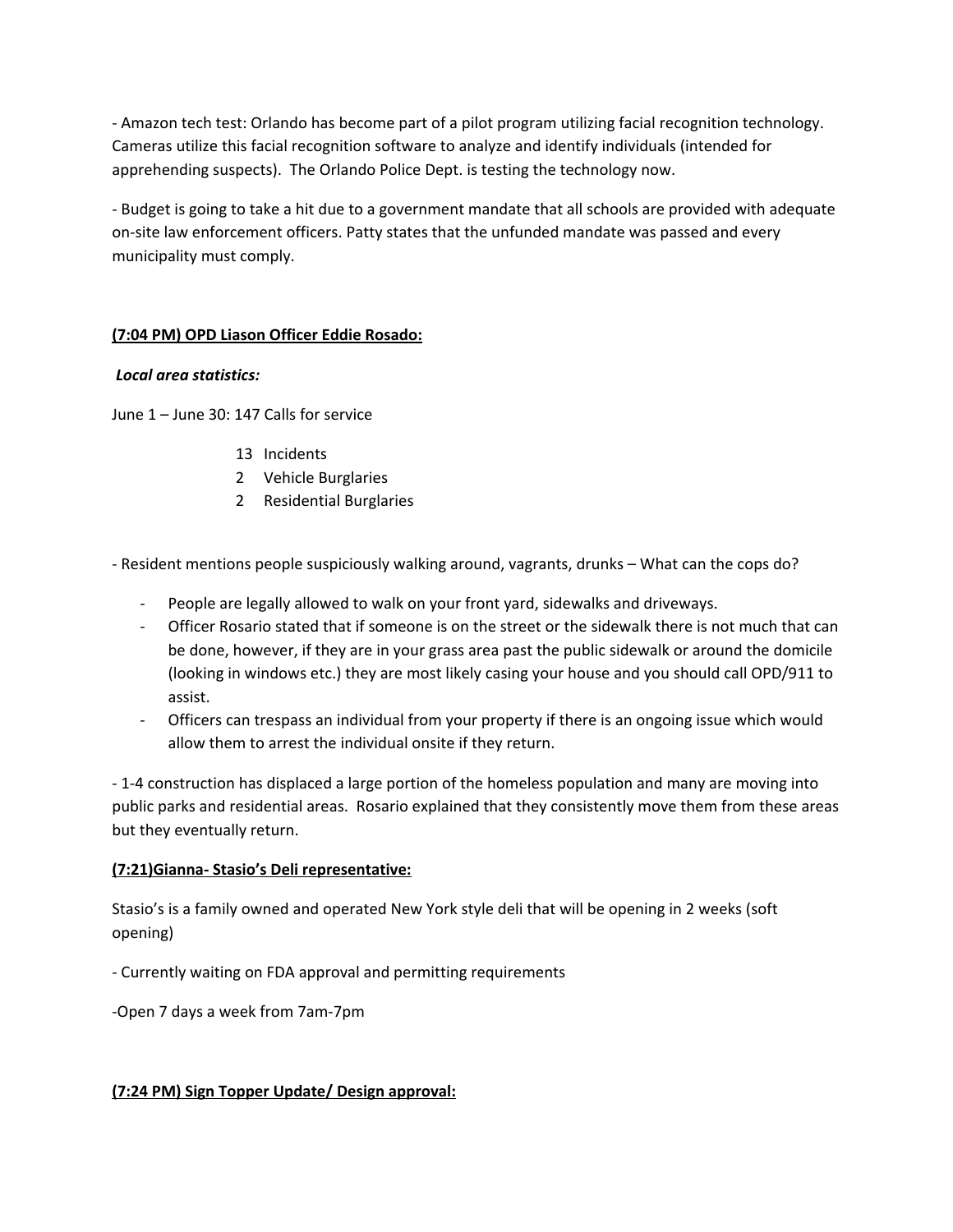- Attendees were given a handout with two design options for the sign toppers. Some design aspects may change (font, text size and logo) however the general layout and color which were illustrated in the examples will be permanent.



- Vote was held for option 1 or 2: Option 2 won with 7 votes to option 1's 5 votes.

- There will be a total of 30 street sign toppers spread out from Hampton to S. Thornton Ave.

- Patty Sheehan has already given \$2,000 to the project and we are also looking for a mayors matching grant of \$2,000

-Vote held to appropriate spending \$500 or less to complete the project – Voted Yes unanimously

## **(7:33 PM) National Night out:**

-Will be held October 2<sup>nd</sup>

-Need volunteers

-Possibly held on Roseardan or join the Milk Districts NNO located at Central & Robinson

-Working on getting food trucks as well as resources from local restaurants

#### **(7:40) New Website Update – Lauren Petrullo:**

- Lauren gave a visual presentation via projector and gave a tour of the new website and some of its features.